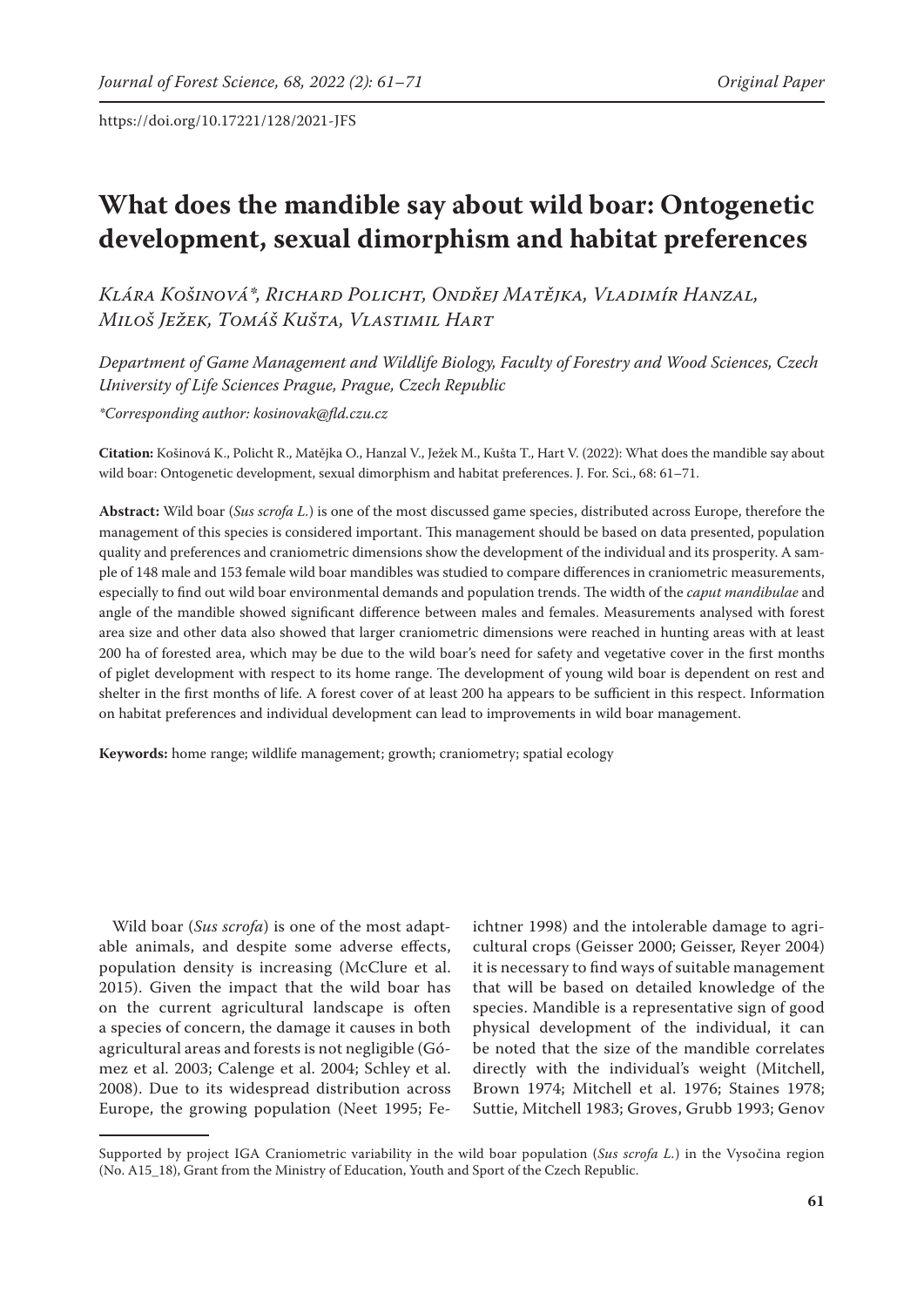et al. 1995; Moretti 1995; Oberez 1996; Brudnicky 2005). Weight is one of the indicators of physical vitality and can thus provide information on the condition of the individual, the whole population and its development (Sprem et al. 2011). Weight is also one of the limiting factors for the birth of young females, usually reported as a threshold weight of 30 kg (Gethöffer et al. 2007; Servanty et al. 2009). Therefore, it could be a useful tool for wildlife management because it may reflect the population quality and its development can be significantly influenced by habitat conditions, such as food supply, shelter, climate and others (Hennig 1981; De Crombrugghe et al. 1989; Hewison et al. 1996; Lentle et al. 2000).

The prosperity of the wild boar is mainly affected by the environment (Knyazev et al. 1985; Randi et al. 1989; Genov et al. 1995) and food supply (Briedermann 1990; Okarma et al. 1995; Feichtner 1998). The original habitats for wild boar were warm, deciduous forests in the lowlands but through time, wild boar have adapted to mixed and coniferous forests. These play an especially important role in the sexual maturation of individuals (Ostfeld, Keesing 2000) and, in particular, for the synchronization of piglet rearing (Maillard, Fournier 2004). Wild boar is an opportunistic omnivore and it is dependent not only on woody plants. Its food sources are dependent on space and time with regard to current agricultural practices and overproduction (Herrero et al. 2006), suggesting that the individual components of a wild boar diet are the result of the ecological characteristics of its environment, agriculture and oversupply. Food supply also depends on the size of a home range. Sex, age and population density affect the home range size (Sanderson 1966; Attuquayefio et al. 1986; Litvaitis et al. 1986; Ostfeld 1990). A wild boar's home range can also be influenced by hunting pressure (Janeau, Spitz 1984). The size of the home range is between approximately 1.1 and 7.7 km<sup>2</sup> (Diong 1982; Boitani et al. 1994; Gabor et al. 1999; Gaston et al. 2008; Keuling et al. 2008; Friebel, Jodice 2009), wild boar in Poland shows 240 ha (Podgórski et al. 2013). In day hunting areas, the home range is larger than in night culling areas, without seasonal effects (Fattebert et al. 2017). In general, males have larger home ranges than females (Keuling et al. 2010). In agricultural areas, the home range of the pig is smaller than in forest-dominated areas (Herbst, Keuling 2014), with

the smallest home ranges occurring in areas poor in food supply and shelter (D'Andrea et al. 1995; Keuling et al. 2008). Their daily movement area in the lowlands is between 60.3 ha·day<sup>-1</sup> and 112.5 ha·day<sup>-1</sup> and from 113.5 ha·day<sup>-1</sup> to 125.2 ha·day<sup>-1</sup> in high, hilly regions (Jánoska et al. 2018).

The current management of the wild boar does not meet the general concept of species control and disproportionate agricultural damage caused by them, hunting is currently influenced by ASF (African swine fever). The purchase of mandibles from hunters of mostly young individuals is used as a means of motivation in the Czech Republic. In order to successfully reduce the damage to farmed areas, social structures must not be disturbed and management of this species should not be practiced only as a form of accidental hunting. The individual's prosperity and its full development are important aspects of a healthy population.

The aim of this study is to describe the dependence of craniometric variables on an individual's condition by weight and, hence, wild boar population quality. A partial aim is to prove the effect of habitat preferences on the quality of the population through the measured craniometric dimensions of the mandibles of wild boar and the representation of forested and agricultural areas in individual hunting areas.

## **MATERIAL AND METHODS**

**Study area.** The Vysočina region occupies a central position within the Czech Republic. The average population density is 75 inhabitants per km<sup>2</sup>. The total area of 6 796 km² consists of 29.8% of forests (202.7 ha), a woody species is spruce (73.2%), followed by pine (10.9%), larch (3.1%) and fir (0.9%). Of deciduous trees, beech (3.6%), oak (2.3%), alder (1.8%) and birch (1.4%) are the most frequently represented tree species. The proportion of conifers increases significantly with altitude, so a higher proportion of deciduous trees is found mainly at lower positions or along watercourses. Vysočina is located in a temperate climate zone, with the average annual temperature reaching 6–8 °C and the average rainfall ranging from 500 mm to 800 mm. In this region, there are more than five hundred hunting areas. In 2016, a total of 11 616 wild boar individuals were hunted,  $1.7$  individuals per  $\text{km}^2$ . The wild boar mandibles that were measured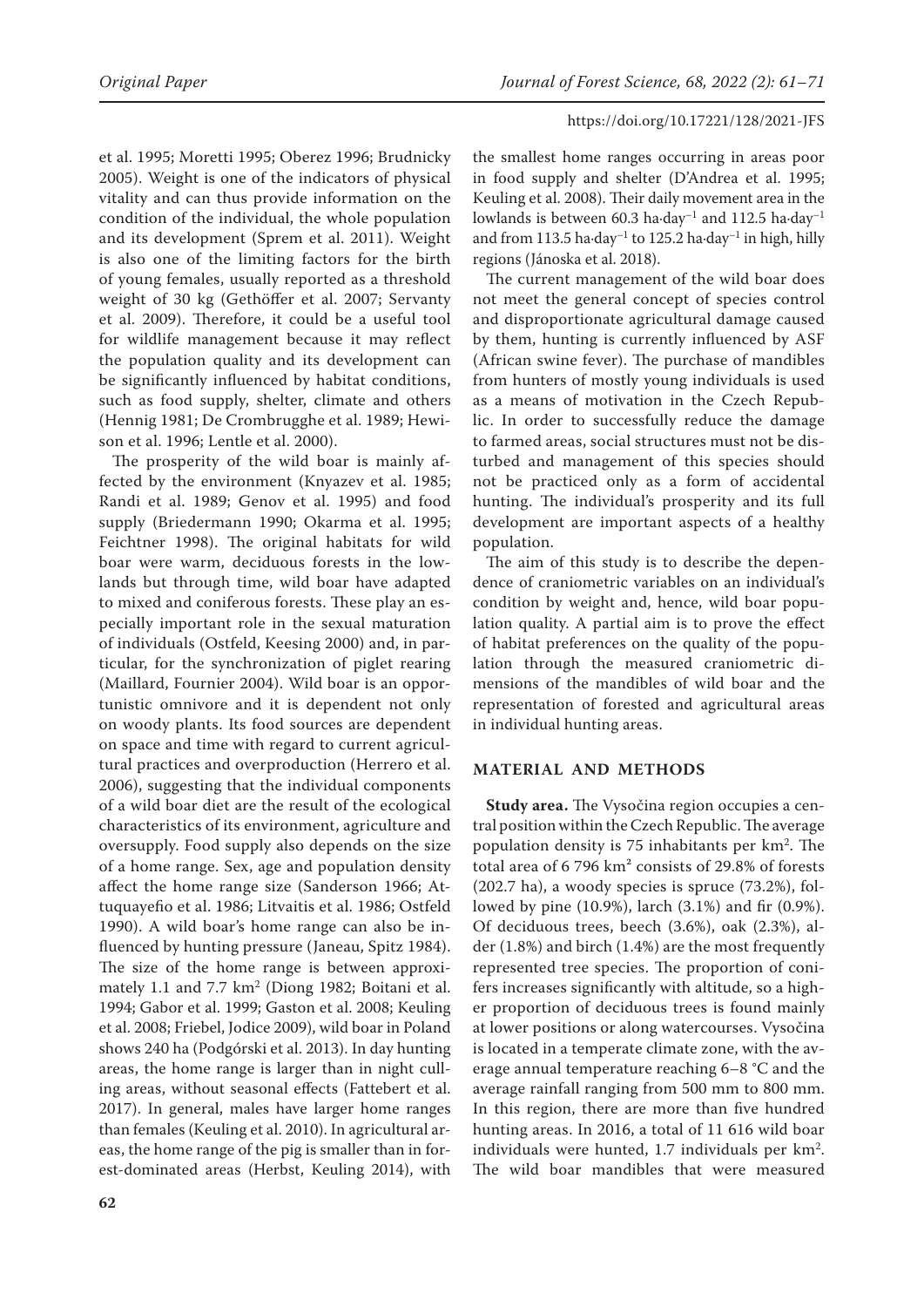| District | Area                   | Acreage<br>(km <sup>2</sup> ) | Relief                                  | Lowest-highest<br>altitude<br>(m a.l.s.) | Afforestation Coniferous Deciduous |      |      | Agricultural<br>area                        | Wild boar<br>hunted |
|----------|------------------------|-------------------------------|-----------------------------------------|------------------------------------------|------------------------------------|------|------|---------------------------------------------|---------------------|
|          |                        |                               |                                         |                                          |                                    |      | (%)  |                                             | in 2016             |
|          | Pacov                  | 234.61                        |                                         | $406 - 765$                              | 30.0                               | 91.1 | 7.3  |                                             | 1 3 6 7             |
|          | Pelhřimov Pelhřimov    | 827.42                        | highland,<br>rugged                     |                                          | 29.3                               | 88.7 | 9.9  | potato 97.2;<br>mountain 2.8                | 621                 |
|          | Humpolec               | 228.03                        |                                         |                                          | 31.0                               | 88.1 | 11.2 |                                             | 378                 |
| Jihlava  | Telč                   | 291.34                        | highland,                               | $422 - 837$                              | 31.0                               | 87.8 | 11.1 | potato 92.4;<br>mountain 7.6                | 1654                |
|          | <b>Jihlava</b>         | 916.89                        | rugged                                  |                                          | 30.7                               | 87.3 | 11.5 |                                             | 664                 |
| Třebíč   | Moravské<br>Budějovice | 414.02                        | highland,<br>lowland<br>in the<br>south | 239-711                                  | 24.1                               | 78.9 | 20.1 | potato 94.5;<br>beetroot 5;<br>mountain 0.5 | 649                 |
|          | Náměšť nad<br>Oslavou  | 211.28                        |                                         |                                          | 32.8                               | 63.2 | 35.4 |                                             | 380                 |
|          | Třebíč                 | 837.45                        |                                         |                                          | 26.3                               | 80   | 18.1 |                                             | 1631                |

Table 1. Characteristics of individual districts

came from three districts – Pelhřimov, Jihlava and Třebíč (Table 1).

**Samples.** The studied mandibles come from young wild boar hunted in the Vysočina region from 2016 to 2017. All individuals were hunted as part of standard game management by hunters with valid hunting licenses and permits required for hunting in the Czech Republic. The animals were not hunted for study purposes. The overall dataset included 1 135 samples of mandibles used for ontogeny development and P1a (first premolar) occurrence analysis. For additional analysis, a subset of 301 wild boar mandibles with complete determination of age, weight and sex of the indi-



#### Figure 1. Craniometric dimensions of the mandible

AHR – aboral height of the vertical ramus from the lower part of *tuberosistas musculi mandibulare* to the top of the *caput mandibulae*; BCP – width of the mandible between the borders of medial and lateral points of the *caput mandibulae*; BI – width of the *arcus alveolari* at *pars incisiva*, from the border of *jugum alveolare* i3; BM – width of the mandible from *septum interalveolare* at m1 ; BML – width of *caput mandibulae*; HG – height of the mandible from the bottom of *symphysis mandibulae* to the top of the *margo interalveolaris*; HI – distance between the middle of *arcus alveolaris incisiva* and fixed pad; HM<sub>1</sub> – height of the mandible at *septum interalveolare*  $m_{1}$ ; HR – middle height of the vertical ramus from the lower part of *tuberosistas musculi mandibulare* to the top of the *incisura mandibulae*; LA – length from the front part of *pars incisive* to anterior-most point of *collum mandibulae*; LBM – least width of the mandible; LC – length from the front part of *pars incisive* to anterior-most point of *processus condylaris*; LR – width of the mandible between *ramus mandibulae* and *angulus mandibulae*; LS – length of *symphysis mandibulae*; OHR – oral height of the vertical ramus from the lower part of *tuberosistas musculi mandibulare* to the top of the *processus coronoideus*; TM – thickness of the mandible *septum interalveolare* of m<sub>1</sub>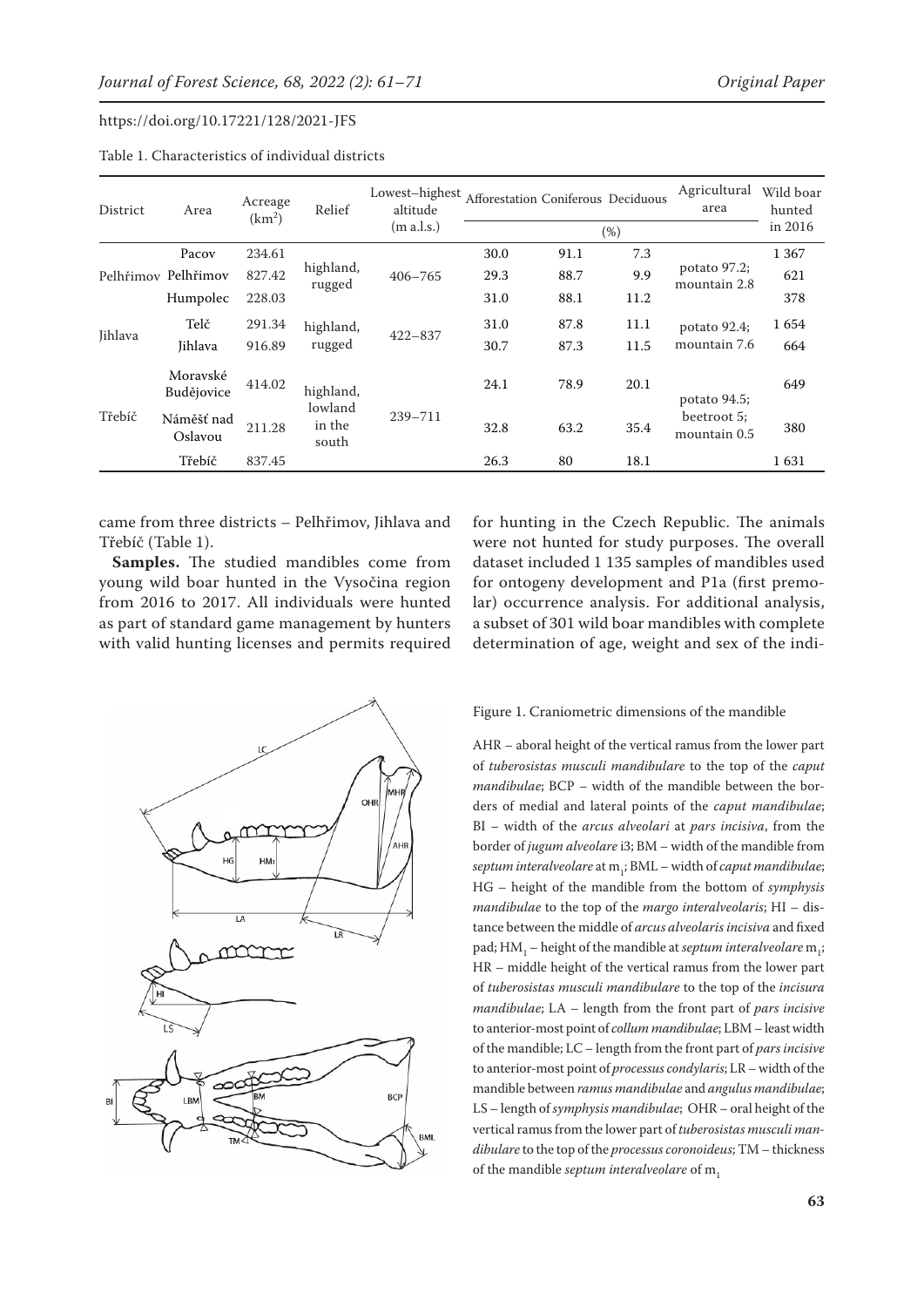vidual was included. There was a total of 148 male and 153 female mandibles, aged between 1 and 16 months. These individuals were from the described districts – Pelhřimov (89 samples), Jihlava (92 samples), Třebíč (120 samples).

**Measurements.** The mandibles were measured using a Kinex 6040-02-300 digital calliper (KINEX Measuring s.r.o., Czech Republic). Before each measurement, calibration was performed and each measurement was made twice to increase the accuracy of results. Measurement accuracy given by the manufacturer varied between 0.02 and 0.04 mm, depending on the object size being measured. A total of 16 craniometric dimensions were measured, based on the measurement work of Endo et al. (2002) (Figure 1). One of the dimensions measured was to determine the mandibular slope in the incisor part. Dimensions were measured on the left side of the mandible.

The age of the individual was always determined by the same researcher based on the dental development table created by Kolář (2002). Given that it is not possible to estimate exact age based on dental development, age categories have been created to determine the age more accurately (Table 2).

We also registered the weight of the animal (dressed – without head and legs, stated by the hunter), date of the hunt and hunting area for each hunted specimen. The size of the forest, agricultural and water areas were found from basic data on the localities/hunting areas, which are managed by the regional authority. For agricultural land, categories of up to 200 ha, 200–500 ha, 500–1 000 ha and over 1 000 ha have been created. For woodland, categories of up to 200 ha (113 individuals), 200–500 ha (97 individuals) and over 500 ha (96 individuals) were selected. The forest area was

Table 2. Age category – Distribution of mandibles into age categories according to the individual's age in months

| Age category   | Age (months) |  |
|----------------|--------------|--|
| 1              | $0 - 3$      |  |
| 2              | $4 - 6$      |  |
| 3              | $7 - 8$      |  |
| $\overline{4}$ | $9 - 10$     |  |
| 5              | $11 - 12$    |  |
| 6              | $13 - 14$    |  |
| 7              | $15 - 16$    |  |

calculated as the sum of all forest plots, it did not comprise only continuous forest complexes. The hunting pressure was based on statistical data from every year hunt.

**Statistical analyses.** One-way analysis of variance, including Tukey's HSD post hoc tests, was used to evaluate differences between age classes and factorial analysis of variance to test interactions. The testing of ontogeny of the craniometrical dimensions was done without sex differentiation, because there were no significant differences between males and females. Pearson correlations were used to evaluate the influence of the forest size on selected dimensions. Additionally, multivariate procedures were used to explain variance in our data. Principal component analysis (PCA) was used to reduce the dimensionality of data, while interactions between dimensions and environment (forest area size, agricultural area size, hunting pressure) were tested by this analysis. All tests were conducted using Statistica (Version 14.0, 2020) and the results were considered significant when  $P < 0.05$ .

# **RESULTS**

**Ontogeny of mandible dimensions.** The mandibular width BCP (width of the mandible between the borders of medial and lateral points of the *caput mandibulae)* and the mandibular length LA (length from the front part of *pars incisive* to anterior-most point of *collum mandibulae*), LC (length from the front part of *pars incisive* to anterior-most point of *processus condylaris)* were increasingly significant (*P* < 0.001) in all age categories. The mandibular width (BCP) significantly increased during the first eight months (*P* < 0.001) in all age categories. Then the following increase of the dimension is not significant till the age of 15 months. The final age category showed a significant increase  $(P = 0.03)$ . The mandibular width increased with the age of the individual. The mandibular width (BCP) was  $66.03 \pm 2.04$  mm (mean  $\pm$  SE) in piglets up to 3 months of age, and the width of those at 4–6 months of age was  $83.40 \pm 0.60$  mm. It was both the first and the second age category (0–3 months, 4–6 months) that had the largest increase in mandibular width by 17.37 mm in the recorded period. The mandibular width increased by 36.8 mm up to 16 months of age (Figure 2).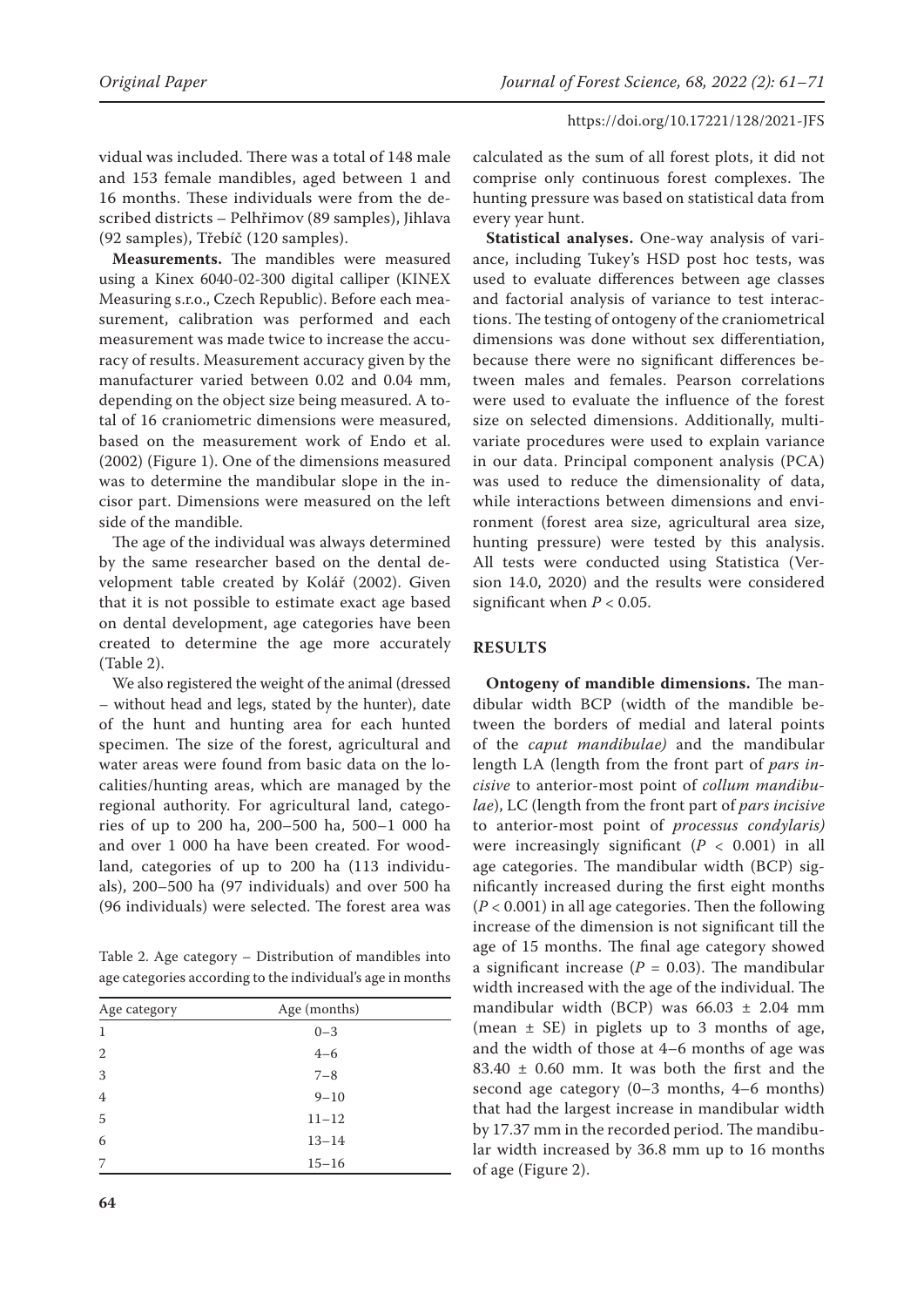LA and LC significantly increased until the age of 8 months  $(P < 0.001)$ . The mandibular length LA was  $115.59 \pm 4.07$  mm till the age of 3 months. The mandibular length LC was  $123.15 \pm 4.42$  mm up to 3 months of age (Figure 2).

BM (width of the mandible from *septum interal veolare* at m 1 ), LBM (least width of the mandible), BI (width of the *arcus alveolari* at *pars incisiva*, from the border of *jugum alveolare* i3), HG (height of the mandible from the bottom of *symphysis mandibulae* to the top of the *margo interalveo laris)* and OHR (oral height of the vertical ramus – from the lower part of *tuberosistas musculi man dibulare* to the top of the *processus coronoideus)* increased with the age of the individual  $(P < 0.001)$ . TM (thickness of the mandible *septum interalveo lare* of m 1 ), HM1 (height of the mandible at *sep tum interalveolare* m 1 ), MHR (middle height of the vertical ramus – from the lower part of *tuberosis tas musculi mandibulare* to the top of the *incisura mandibulae)* and AHR (aboral height of the vertical ramus – from the lower part of *tuberosistas mus culi mandibulare* to the top of the *caput mandib ulae)* increased with the age of the individual but the highest value reached was in the sixth age cat egory. LR (width of the mandible between *ramus mandibulae* and *angulus mandibulae)* significantly increased  $(P < 0.001)$  with the age of the individual till 8 months of age, then there was no significant increase. BML (width of *caput mandibulae)* signifi cantly increased ( $P < 0.005$ ) with the age of the individual till the age of 12 months and also reached its highest value, then there was no significant in crease. LS did not increase with age (Table 3).

**Sexual dimorphism of craniometrical dimen sions.** The differences between males and females were significant for BML, HG and angle of the man dible in the incisor part  $(P < 0.001)$ . BML reached higher values for males  $19.44 \pm 0.26$  mm than for females 18.08 ± 0.31 mm, *P* < 0.001. HG shows also higher values for males  $29.67 \pm 0.46$  mm than for females 27.85 ± 0.50 mm, *P* < 0.01 (Figure 3).

On the basis of visible shape differences, the an gulation of the mandible in the incisor section was evaluated. The difference is significant  $(P < 0.05)$ till the age of 6 months. The angle of the mandible is 70.20  $\pm$  0.31 mm for males and 72.43  $\pm$  0.36 mm for females (Figure 3).

The principle component analysis was used to test possible interactions among most of the measure ments (craniometrical dimensions, weight, sex, error of the mandible dimensions (mm) in the relation of the age category Table 3. Mean *±* standard error of the mandible dimensions (mm) in the relation of the age category Table 3. Mean ± standard

| category<br>Age | BМ | ZМ                                                                                                                                                                                                                                                           | LBM | E | ЭH | HM1 | OHR | <b>MHR</b> | <b>AHR</b> | $\mathbb{R}$ | <b>BML</b>                                                                                                               | 51               |
|-----------------|----|--------------------------------------------------------------------------------------------------------------------------------------------------------------------------------------------------------------------------------------------------------------|-----|---|----|-----|-----|------------|------------|--------------|--------------------------------------------------------------------------------------------------------------------------|------------------|
|                 |    | $0.00 + 3.77$ $0.00 + 1.38$ $24.65 + 0.40$ $23.76 + 0.79$ $21.55 + 0.62$ $0.00 + 1.99$ $49.72 + 2.50$ $41.96 + 1.43$ $45.98 + 1.64$ $37.56 + 1.23$ $13.15 + 0.41$ $13.13 + 2.87$                                                                             |     |   |    |     |     |            |            |              |                                                                                                                          |                  |
|                 |    | $37.37 \pm 1.72$ $13.41 \pm 0.63$ $29.47 \pm 0.18$ $29.23 \pm 0.36$ $27.26 \pm 0.28$ $27.26 \pm 0.28$ $29.27 \pm 0.28$ $29.28 \pm 0.28$ $29.23 \pm 0.28$ $29.24 \pm 0.28$ $29.25 \pm 0.28$ $20.27 \pm 0.28$ $20.27 \pm 0.28$ $20.27 \pm 0.28$ $20.28 \pm 0.$ |     |   |    |     |     |            |            |              |                                                                                                                          | $20.24 \pm 1.31$ |
|                 |    | $50.55 \pm 2.95$ 19.50 $\pm$ 1.08 31.93 $\pm$ 0.31 32.52 $\pm$ 0.62 31.76 $\pm$ 0.48 28.47 $\pm$ 1.56 84.09 $\pm$ 1.96 71.25 $\pm$ 1.12 78.48 $\pm$ 1.28 57.80 $\pm$ 0.36 2039 $\pm$ 0.32                                                                    |     |   |    |     |     |            |            |              |                                                                                                                          | $20.05 \pm 2.25$ |
|                 |    | $51.08 \pm 4.24$ $12.72 \pm 1.55$ $32.66 \pm 0.45$ $35.15 \pm 0.88$ $32.51 \pm 0.69$ $29.73 \pm 2.24$ $85.18 \pm 2.82$ $73.75 \pm 1.61$ $81.28 \pm 1.84$ $56.95 \pm 1.38$ $20.54 \pm 0.46$                                                                   |     |   |    |     |     |            |            |              |                                                                                                                          | $22.68 \pm 3.23$ |
|                 |    | $53.00 \pm 5.81$ $21.09 \pm 2.13$ $33.69 \pm 0.62$ $34.01 \pm 1.21$ $35.59 \pm 0.95$ $31.95 \pm 3.06$ $91.53 \pm 3.86$ $79.65 \pm 2.20$ $86.90 \pm 2.52$ $57.50 \pm 1.89$ $22.88 \pm 0.63$                                                                   |     |   |    |     |     |            |            |              |                                                                                                                          | $20.38 \pm 4.43$ |
|                 |    | $55.72 \pm 11.6$ $24.40 \pm 4.25$ $33.58 \pm 1.23$ $33.78 \pm 1.25$                                                                                                                                                                                          |     |   |    |     |     |            |            |              | $2.42$ 35.92 ± 1.90 34.50 ± 6.12 95.72 ± 7.71 83.41 ± 4.41 92.54 ± 5.04 55.96 ± 3.78 22.77 ± 1.26 16.93 ± 8.85           |                  |
|                 |    | $59.67 \pm 8.21$ $23.36 \pm 3.01$ $35.65 \pm 0.87$ $36.17 \pm 1.71$ $36.36 \pm 1.34$ $33.75 \pm 4.33$ $96.82 \pm 5.45$ $83.08 \pm 3.12$ $92.07 \pm 3.56$ $58.92 \pm 2.67$ $22.60 \pm 0.89$ $16.31 \pm 6.26$                                                  |     |   |    |     |     |            |            |              |                                                                                                                          |                  |
|                 |    | BM - width of the mandible from septum interalveolare                                                                                                                                                                                                        |     |   |    |     |     |            |            |              | at $m_i$ ; TM – thickness of the mandible septum interalveolare of $m_i$ ; LBM – least width of the mandible; B1 – width |                  |
|                 |    | of the <i>arcus alveolari at pars incisiva</i> ; HG – height of the mandible from the bottom of <i>symphysis mandibulae</i> to the top of the <i>margo interalveolaris</i> ; HM1 – height of the                                                             |     |   |    |     |     |            |            |              |                                                                                                                          |                  |
|                 |    | mandible at <i>septum interalveolare</i> m.; OHR – oral height of the vertical ramus from the lower part of <i>tuberosistas musculi mandibulare</i> to the top of the <i>processus coronoideus</i> ;                                                         |     |   |    |     |     |            |            |              |                                                                                                                          |                  |
|                 |    | MHR – middle height of the vertical ramus from the lower part of <i>tuberosistas musculi mandibulare</i> to the top of the <i>incisura mandibulae</i> ; AHR – aboral height of the verti-                                                                    |     |   |    |     |     |            |            |              |                                                                                                                          |                  |
|                 |    | cal ramus from the lower part of tuberosistas musculi mandibulare to the top of the caput mandibulae; LR – width of the mandible between ramus mandibulae and angulus                                                                                        |     |   |    |     |     |            |            |              |                                                                                                                          |                  |
|                 |    | mandibulae; BML – width of caput mandibulae; LS – length of symphysis mandibulae                                                                                                                                                                             |     |   |    |     |     |            |            |              |                                                                                                                          |                  |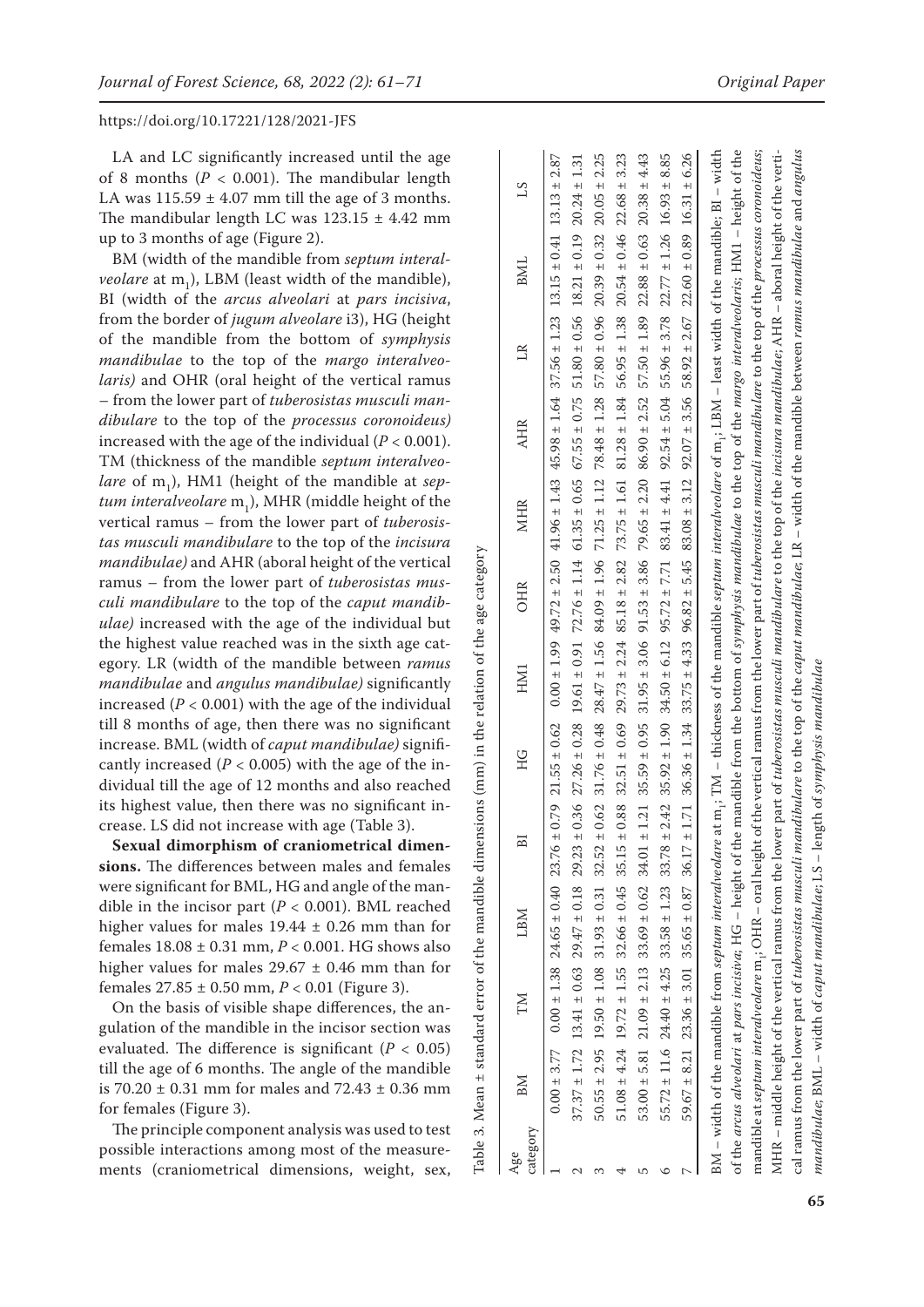

Figure 2. The mandible dimensions BCP, LA, LC compared to the age category

BCP – width of the mandible between the borders of medial and lateral points of the *caput mandibulae*; LA – length from the front part of *pars incisive* to anterior-most point of *collum mandibulae*; LC – length from the front part of *pars incisive* to anterior-most point of *processus condylaris*

habitat conditions, hunting pressure). The first two principal components explained 80.3% of variation (Figure 4). The second principal component, which explained 20.9% of variation, correlated with females and the presence of P1a premolars while the first principal component correlated with all other measurements. LC and LA mostly correlated with the first component  $(r = 0.11)$  while sex correlated with the second component  $(r = 0.14)$ . Contribution of all other measurements correlated with the first principal component was similar between all of them.

Then it was tested whether these principal components differed between males and females. The first principal component did not differ  $(t_{168} = -1.15, P = 0.48)$ , while a significant difference was found in the second principal component  $(t_{168} = -1.3, P < 0.001)$  (Figure 4). P1a is a temporary tooth that grows based only on the proportion of individuals. In our study, it was shown that this premolar occurs in 83% of individuals. This larger sample  $(N = 1 135)$  included mandibles of individuals without sex determination. The smaller sample group shows that the P1a tooth is mostly missing in males. The occurrence of P1a is more frequent in female than in male individuals, in percentage 94% of females and 75% of males have this tooth.

**Habitat influence.** The influence of landscape type on mandible morphology was tested. The size of hunting areas, agricultural areas, and water



Figure 3. Scatterplot of BML, HG and angle of the mandible in dependence of sex

BML – width of *caput mandibulae*; HG – height of the mandible from the bottom of *symphysis mandibulae* to the top of the *margo interalveolaris*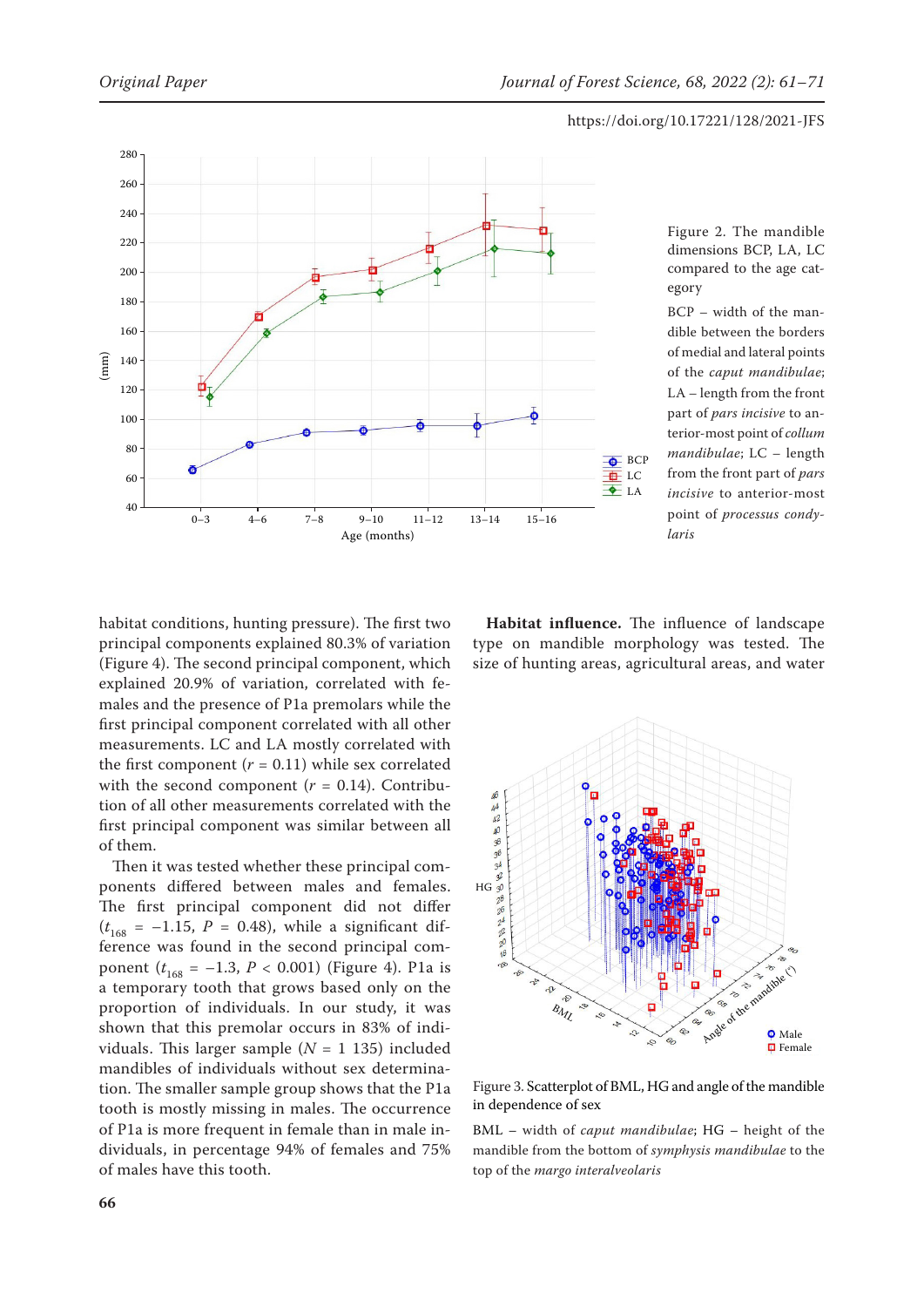

Figure 4. Principal components analysis – craniometrics dimension and occurrence of the P1a (first premolar) compared to the sex of the individual

P1aY – there was an occurrence of the P1a; P1aN – there wasn't an occurrence of the P1a**;** for abbreviations of craniometric dimensions, see Figure 1



Figure 5. Principal component analysis of forested areas and craniometric dimensions

LP1 – forest area size < 200 ha; LP2 – forest area size 200–500 ha; LP3 – forest area size > 500 ha; for abbreviations of craniometric dimensions, see Figure 1

bodies was also tested but without significant results. The potential influence of the absolute forested area size was tested instead of the relative one. The measurements indicated that individuals from localities containing at least 200 ha of forest had a highly positive correlation. It means that the mandibles of such individuals showed higher measurement values than those from individuals with less forested areas (Figure 5). The first two principal components explained 72.4% of variation. Such influence was also confirmed by significant correlations of some measurements with respect to forested area sizes (Table 4). The hunting pressure was also tested without significant results.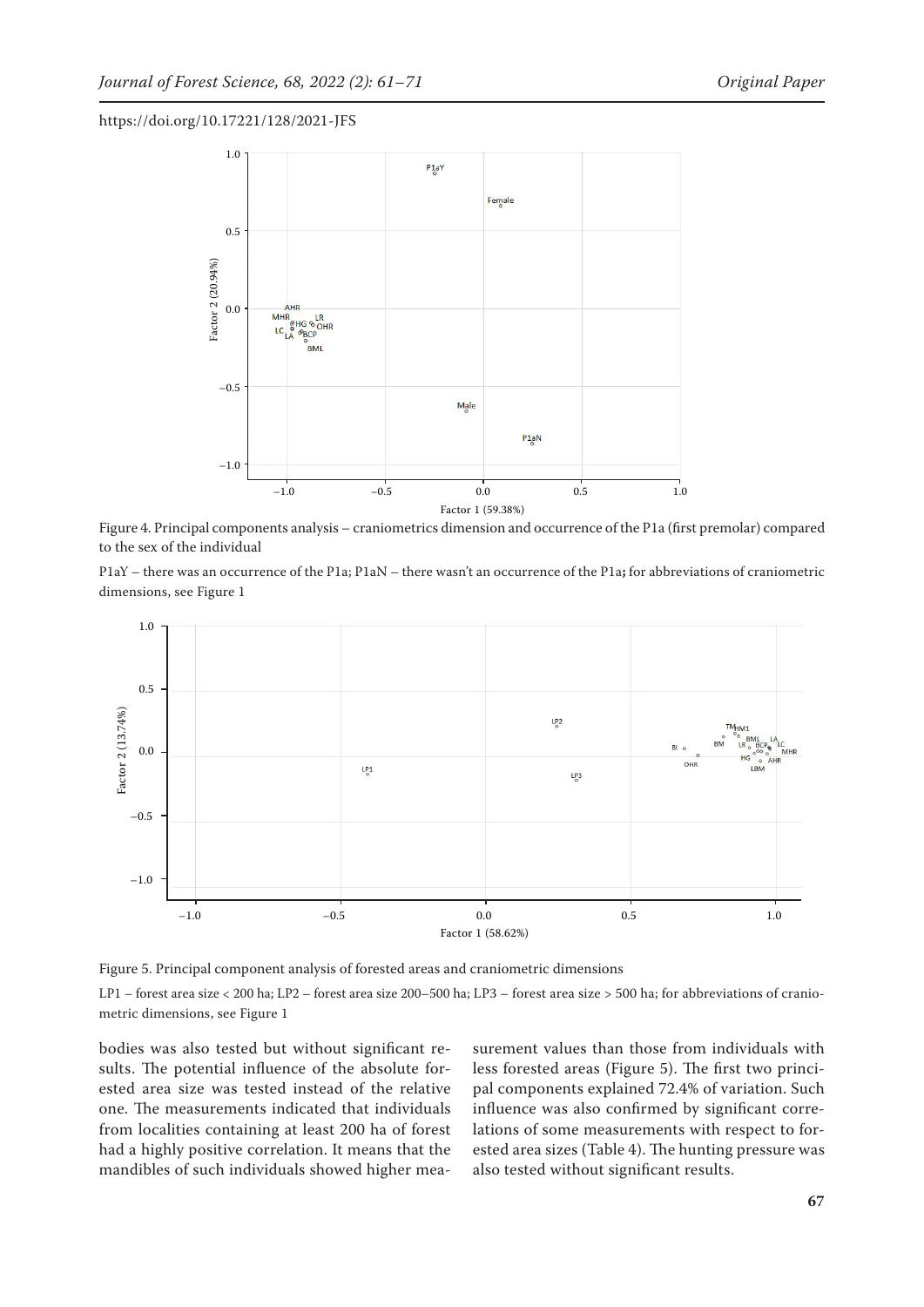| Dimension  | r     | $P$ -value |
|------------|-------|------------|
| <b>BCP</b> | 0.422 | 0.001      |
| BM         | 0.353 | 0.008      |
| TM         | 0.362 | 0.007      |
| LBM        | 0.439 | 0.001      |
| ВI         | 0.340 | 0.011      |
| LC         | 0.369 | 0.006      |
| LA         | 0.376 | 0.005      |
| HG         | 0.430 | 0.001      |
| $HM_1$     | 0.375 | 0.005      |
| <b>OHR</b> | 0.327 | 0.015      |
| <b>MHR</b> | 0.414 | 0.002      |
| AHR        | 0.369 | 0.006      |
| LR         | 0.420 | 0.012      |
| BML        | 0.385 | 0.004      |

Table 4. Correlations of craniometrical dimensions with forested area size

for abbreviations of the craniometrical dimensions, see Figure 1

## **DISCUSSION**

Craniometry has not reached its limits yet, and current studies show that other features and dimensions can be found that suggest a lot about an individual's life. One of the basic findings is that the skull and mandible show sexual dimorphism. Different body sizes of males and females confirm the basic sexual dimorphism (Pérez-Barbería et al. 2002). Body size is also associated with skull size, which in the condylobasal length is 4.7–11.2% larger in adult males than in adult females (Groves, Grubb 1993; Genov et al. 1995; Moretti 1995; ). The sexual dimorphism of the wild boar's skull is pronounced in adults, mainly due to different shape of the canines which are larger in males (Herring 1972). It is the placement of large canines that requires more mandibular space, when the height of the mandible from the bottom of the *symphysis mandibulae* to the top of the *margo interalveolaris* is reaching higher values for males than for females, as well as the angle of the mandible in the incisor part is smaller in males than in females. This is a sign of the mandible adaption to the tusks growing in the future. The tooth growth starts during the embryonic development (Tucker, Sharpe 2004); this fact explains that it is possible to observe differences between males and females also at a very early age. At the same time, the occurrence of P1a indicates

*Original Paper Journal of Forest Science, 68, 2022 (2): 61–71*

## https://doi.org/10.17221/128/2021-JFS

sexual dimorphism on the mandible. The permanent dentition of the wild boar has 44 teeth, dental formula 3143/3143 (Thenius 1989; Hespeler, Krewer 2007), characterized by unstable growth of one of the P1a premolars (Kolář 2002; Hespeler, Krewer 2007). In wild boars, dental anomalies are more common than in domestic pigs, most often olygodontia, polydontia, and various types of rotation (Feldhamer, McCann 2004). Anezaki et al. (2008) recorded the occurrence of the P1a on average in 59% of the individuals around the Japanese Islands, in our case it seems that 83% of individuals have this tooth. The dimorphism in the occurrence of P1a, when the occurrence is lower in males in females, is also connected with the massive canine teeth of males.

The size of the mandible is one of the dimensions correlated with weight, and with good development there is also a regular growth of the mandible (Wolf 1995; Oberez 1996). Distress, stress, or lack of food in the first months of life can cause growth retardation or cessation, which will affect an individual's future life and can also shorten the life (Metcalfe, Monaghan 2001; Hamel et al. 2016). During winter, and shortly after it, the role of forest ecosystem is to provide a good base for healthy piglet development in peace, with source of food and shelter (Baubet et al. 2003; Melis et al. 2006). Most of the piglets from our study (58%) were born between February and March, which is usually the time of the year when there are no crops to provide shelter, so forested areas are the only places to offer quiet and safe spaces. It was found that mandibles from individuals living in localities with larger forested areas (categories 200–500 ha and more than 500 ha) showed higher measurement values than those from less forested areas. These larger forested areas probably offer better shelter possibilities than field areas, which is crucial during the first few months of life as tranquillity can positively influence development of the young individual. Wild boar prefers forest stands even during the growing season of agricultural crops, even in a situation when they are ASF positive ‒ most of the carcasses were found in forests (Cukor et al. 2020). The first months of life are very important for piglet healthy development with any frequent disturbances and higher stress levels increasing the possibility of lower food intake, and thus reducing milk production in females (Mullan et al. 1992; Black et al. 1993). Piglets raised in enriched environments are losing a maximum of 0.04 kg $\cdot$ day<sup>-1</sup> whereas piglets raised in standard environments are losing  $0.11$  kg·day<sup>-1</sup> (Brajon et al. 2017). The home range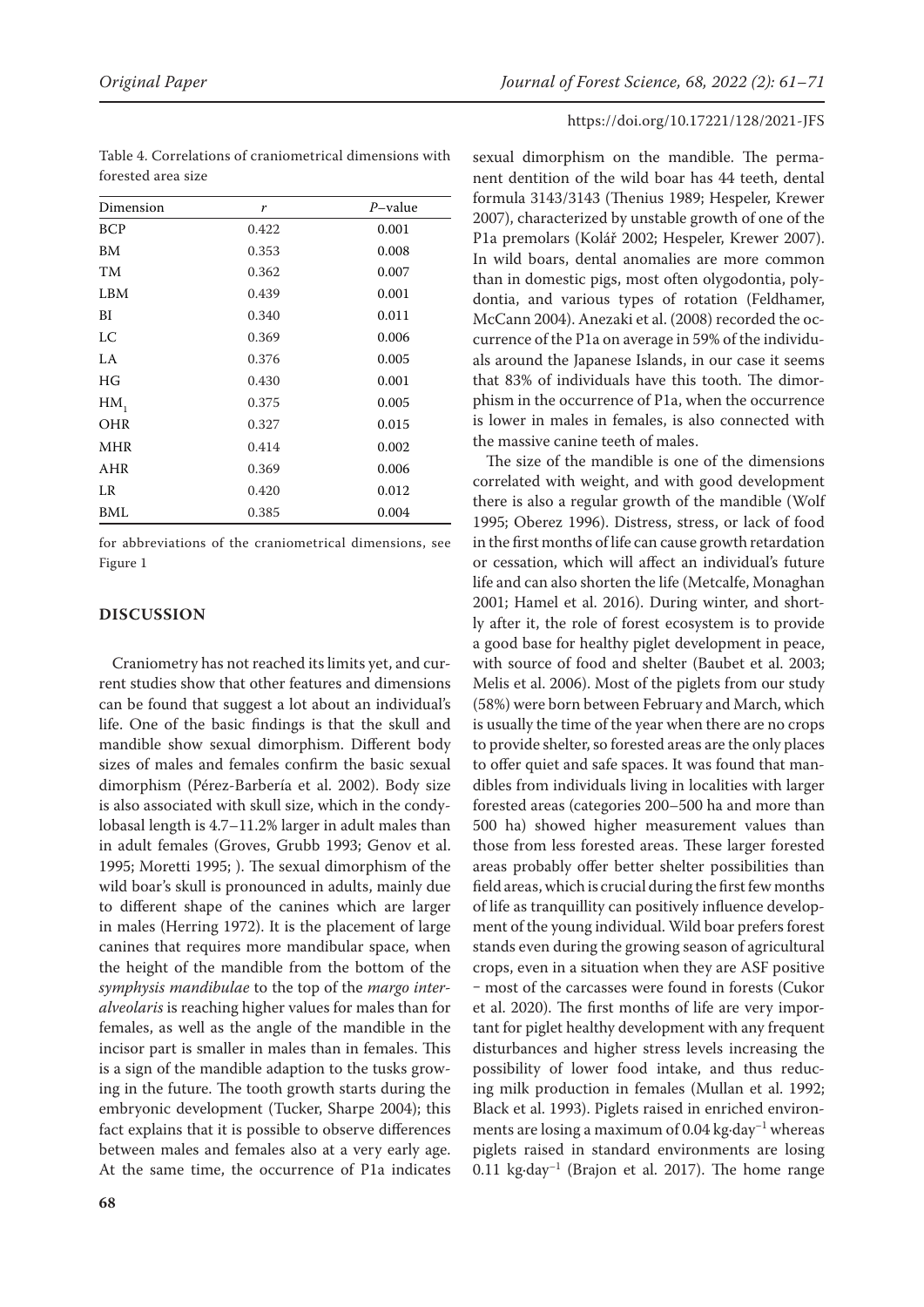size can be influenced by food, anthropogenic influences, or seasonal changes (Singer et al. 1981; Maillard, Fournier 1995; Calenge et al. 2002). Wild boars are mostly nocturnal animals and rest during the day in forested areas within their home range at an acreage of  $1.1 \text{ km}^2$  to  $3.9 \text{ km}^2$  (Boitani et al. 1994). The mean activity range of wild boar observed in Sweden was 104.4 ha (Lemel et al. 2003), in Switzerland the wild boar home range was on average 400 ha, with no seasonal effect (Fattebert et al. 2017); Maillard and Fournier (1995) found that from January to April, the home range of wild boar females in France was 395 ha versus the home range from May to August being around 200 ha. Home ranges were found to be larger in animals living in family groups (Keuling et al. 2008).

#### **CONCLUSION**

Craniometric dimensions are among the important indicators of an individual's healthy development. Due to the fact that craniometric dimensions positively correlated with the age of the individual, it is possible to monitor the development of an individual from the first weeks of life to adulthood. The populations living in larger forested areas (with at least 200 ha of forest) achieve higher craniometric values than those in smaller forested areas. Higher craniometric values are positively correlated with the weight of an individual, which indicates a vital and healthier population. For piglet healthy development, it is necessary to have a food source from mother and milk production that may be influenced by distraction and following stress for the animal. Thanks to sufficient forested areas which provide enough peace and rest for mothers, piglets can grow and prosper normally in their first months of development. According to other studies this size (200 ha) is a lower limit for the home range of wild boars, especially of females.

The craniometric dimensions provide important information about the development of the individual, from which it is possible to draw constantly new information. Such data can be a tool for population monitoring and subsequent adjustment of the appropriate management of feral pigs for a given area, which is currently more than desirable.

**Acknowledgement:** Bc. Jessie Dominique Perdomo Raudales is acknowledged for English language revision of the manuscript. We would like to thank all the staff from Regional Office Vysočina, Department of Forestry and Game Management for providing the material needed for research and all the effort they have made to obtain it.

# **REFERENCES**

- Anezaki T., Yamazaki K., Hongo H., Sugawara H. (2008): Chronospatial variation of dental size of Holocene Japanese wild pigs (*Sus scrofa leucomystax*). The Quaternary Research, 47: 29–38.
- Attuquayefio D.K., Gorman M.L., Wolton R.J. (1986): Home range sizes in the wood mouse *Apodemus sylvaticus*: Habitat, sex and seasonal differences. Journal of Zoology, 210: 45–53.
- Baubet E., Ropert-Coudert Y., Brandt S. (2003): Seasonal and annual variations in earthworm consumption by wild boar (*Sus scrofa scrofa* L.). Wildlife Research, 30: 179–186.
- Black J.L., Mullan B.P., Lorschy M.L., Giles L.R. (1993): Lactation in sows during heat stress. Livestock Production Science, 35: 153–170.
- Boitani L., Mattei L., Nonis D., Corsi F. (1994): Spatial and activity patterns of wild boars in Tuscany, Italy. Journal of Mammalogy, 75: 600–612.
- Brajon S., Ringgenberg N., Torrey S., Bergeron R., Devilliers N. (2017): Impact of prenatal stress and environmental enrichment prior to weaning on activity and social behaviour of piglets (*Sus scrofa*). Applied Animal Behaviour Science, 197: 15–23.
- Briedermann L. (1990): Schwarzwild. 2nd Ed. Berlin, VEB Deutscher Landwirtschaftsverlag: 524. (in German)
- Brudnicki W. (2005): Comparison of craniometric features and cranial cavity volume in domestic pig (*Sus scrofa* forma *domestica*) and wild boar (*Sus scrofa*) in view of development. Folia Biologica (Kraków), 53: 25–30.
- Calenge C., Maillard D., Vassant J., Brandt S. (2002): Summer and hunting season home ranges of wild boar (*Sus scrofa*) in two habitats in France. Game and Wildlife Science, 19: 281–301.
- Calenge C., Maillard D., Fournier P., Fouque C. (2004): Efficiency of spreading maize in the garrigues to reduce wild boar (*Sus scrofa*) damage to Mediterrenean vineyard. European Journal of Wildlife Research, 50: 112–120.
- Cukor J., Linda R., Václavek P., Šatrán P., Mahlerová K., Vacek Z., Kunca T., Havránek F. (2020): Wild boar deathbed choice in relation to ASF: Are there any differences between positive and negative carcasses? Preventive Veterinary Medicine, 177: 104943.
- D'Andrea L., Durio P., Perrone A., Pirone S. (1995): Preliminary data of the wild boar (*Sus scrofa*) space use in mountain environment. IBEX Journal of Mountain Ecology, 3: 117–121.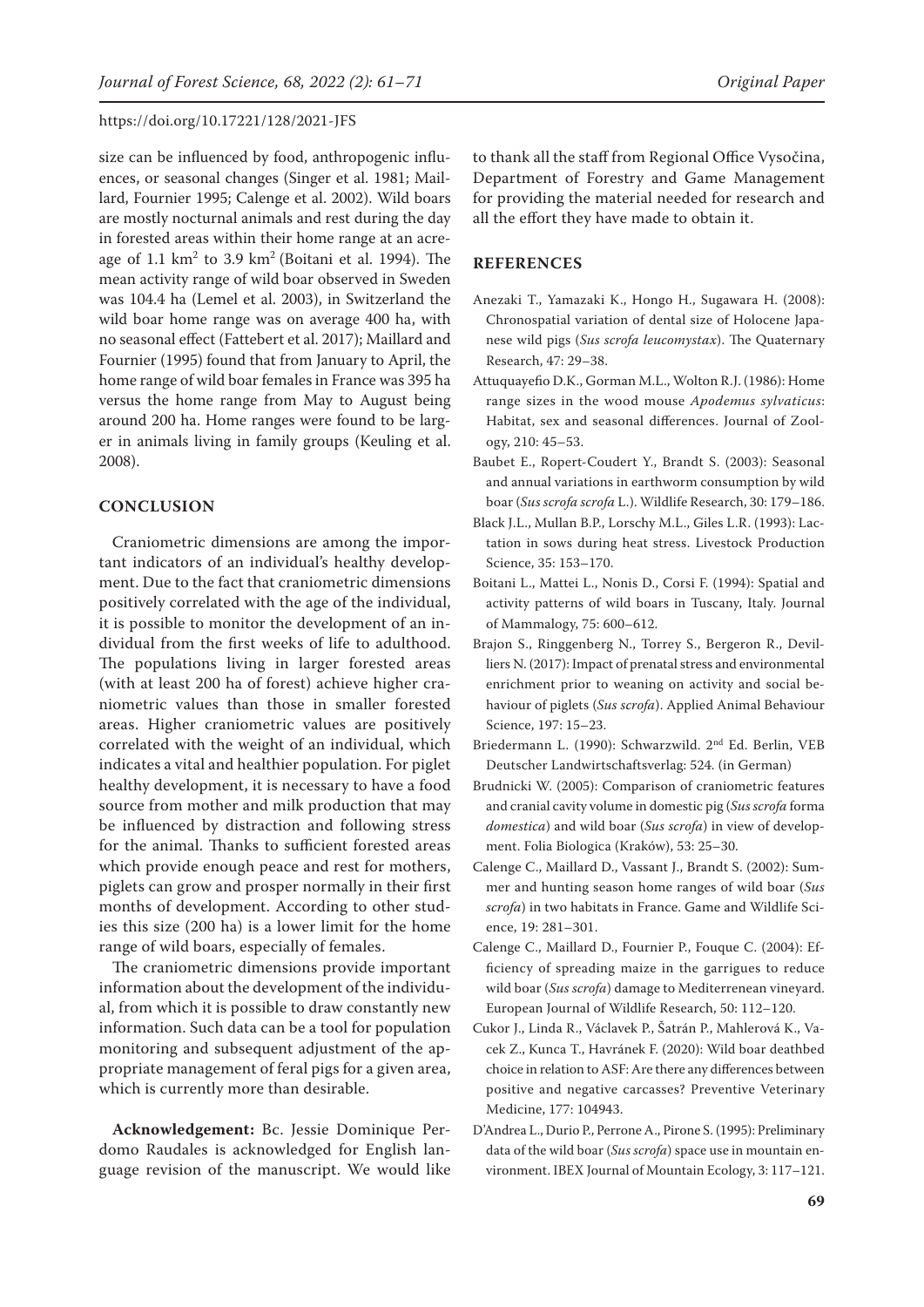- De Crombrugghe S., Bertouille S., Berthet P. (1989): Masse coporelle et développement du maxillaire inférieur des faons du cerf (*Cervus elaphus* L.) comme bioindicateurs des relations "Cerf-Milieu". Gibier Faune Sauvage, 6: 261–277. (in French)
- Diong C.H. (1982): Population biology and management of the feral pig (*Sus scrofa* L.) in Kipahulu Valley, Maui. [Ph.D. Thesis.] Honolulu, University of Hawaii.
- Endo H., Hayashi Y., Yamazaki K., Motokawa M., Pei J.C. K., Lin L.K., Chou C.H., Oshida T. (2002): Geographical variation of mandible size and shape in the wild pig (*Sus scrofa*) from Taiwan and Japan. Zoological Studies, 41: 452–460.
- Fattebert J., Baubet E., Slotow R., Fischer C. (2017): Landscape effects on wild boar home range size under contrasting harvest regimes in a human-dominated agro-ecosystem. European Journal of Wildlife Research, 63: 32.
- Feichtner B. (1998): Ursachen der Streckenschwankungen beim Schwarzwild im Saarland. Zeitschrift für Jagdwissenschaft, 44: 140–150. (in German)
- Feldhamer G.A., McCann B.E. (2004): Dental anomalies in wild and domestic *Sus scrofa* in Illinois. Acta Theriologica, 49: 139.
- Friebel B.A., Jodice P.G. (2009): Home range and habitat use of feral hogs in Congaree National Park, South Carolina. Human–Wildlife Conflicts, 3: 49–63.
- Gabor T.M., Hellgren E.C., Van Den Bussche R.A., Silvy N.J. (1999): Demography, sociospatial behaviour and genetics of feral pigs (*Sus scrofa*) in a semi-arid environment. Journal of Zoology, 247: 311–322.
- Gaston W., Armstron J.B., Arjo W., Stribling H.L. (2008): Feral pig (*Sus scrofa*) survival, home range, and habitat use at Lowndes County Wildlife Management Area, Alabama. In: Vantassel S.M. (ed.): 2008 National Conference on Feral Hogs, St. Louis, April 13–15, 2008: 1–17.
- Geisser H. (2000): Das Wildschwein (*Sus scrofa*) im Kanton Thurgau‐Analyse der Populationsdynamik, der Habitatansprüche und der Feldschäden einer Huftierart in einem anthropogen beeinflussten Lebensraum. [Ph.D. Thesis.] Zürich, University Zürich. (in German)
- Geisser H., Reyer H.U. (2004): Efficacy of hunting, feeding, and fencing to reduce crop damage by wild boars. Journal of Wildlife Management, 68: 939–946.
- Genov P., Massei G., Nikolov H. (1995): Morphometrical analysis of two Mediterranean wild boar populations. IBEX Journal of Mountain Ecology, 3: 69–70.
- Gethöffer F., Sodeikat G., Pohlmeyer K. (2007): Reproductive parameters of wild boar (*Sus scrofa*) in three different parts of Germany. European Journal of Wildlife Research, 53: 287–297.
- Gómez J.M., García D., Zamora R. (2003): Impact of vertebrate acorn- and seedling-predators on a Mediterranean *Quercus pyrenaica* forest. Forest Ecology and Management. 180: 125–134.
- Groves C.P., Grubb P. (1993): The suborder Suiformes. In: Oliver W.L.R. (ed.). Pigs, Peccaries, and Hippos: Status Survey and Conservation Action Plan. Gland, International Union for Conservation of Nature and Natural Resources: 1–4.
- Hamel S., Gaillard J.M., Yoccoz N.G., Albon S., Côté S.D., Craine J.M., Festa-Bianchet M., Garel M., Lee P., Moss C., Nussey D.H., Pelletier F., Stien A., Tveraa T. (2016): Cohort variation in individual body mass dissipates with age in large herbivores. Ecological Monographs, 86: 517–543.
- Hennig R. (1981): Schwarzwild: Biologie, Verhalt- en, Hege und Jagd. Munich, BLV Verlagsgesellschaft: 221. (in German)
- Herbst C.E., Keuling O. (2014). Habitat use of wild boar (*Sus scrofa*) in an agricultural area – A problem? In: 88th Annual Meeting of the German Society for Mammalian Biology. Giessen, Sept 1–4, 2014: 10.
- Herrero J., García-Serrano A., Couto S., Ortuño V.M., García-González R. (2006): Diet of wild boar *Sus scrofa* L. and crop damage in an intensive agroecosystem. European Journal of Wildlife Research, 52: 245–250.
- Herring S.W. (1972): The role of canine morphology in the evolutionary divergence of pigs and peccaries. Journal of Mammalogy, 53: 500–512.
- Hespeler B., Krewer B. (2007): Mladý nebo starý? Určování věku spárkaté zvěře. Praha, Grada Publishing, a.s.: 130. (in Czech)
- Hewison A.J.M., Vincent J.P., Bideau E., Angibault J.M., Putman R.J. (1996): Variation in cohort mandible size as an index of roe deer densities and population trends. Journal of Zoology, 239: 573–581.
- Janeau G., Spitz F. (1984): L'espace chez le sanglier (*Sus scrofa*): Occupation et mode d'utilisation journalier. Gibier Faune Sauvage, 1: 73–89. (in French)
- Jánoska F., Farkas A., Marosán M., Fodor J.T. (2018): Wild boar (*Sus scrofa*) home range and habitat use in two Romanian habitats. Acta Silvatica et Lignaria Hungarica, 14: 51–63.
- Keuling O., Stier N., Roth M. (2008): Annual and seasonal space use of different age classes of female wild boar *Sus scrofa* L. European Journal of Wildlife Research, 54: 403–412.
- Keuling O., Lauterbach K., Stier N., Roth M. (2010): Hunter feedback of individually marked wild boar *Sus scrofa* L.: Dispersal and efficiency of hunting in northeastern Germany. European Journal of Wildlife Research, 56: 159–167.
- Knyazev S.P., Tikhonov V.N., Suzuki S., Kurosawa Y., Tanaka K. (1985): Genetic peculiarities of domestic and wild pigs of Eurasia by serum polymorphicsystems: I. Immunogenetic polymorphism by allotypes. Zoologicheskiy Zhurnal, 64: 1563–1568.
- Kolář Z. (2002): Odhad věku hlavních druhů spárkaté zvěře. Hradec Králové, Vega: 127. (in Czech)
- Lemel J., Truvé J., Söderberg B. (2003): Variation in ranging and activity behaviour of European wild boar *Sus scrofa* in Sweden. Wildlife Biology, 9: 29–36.